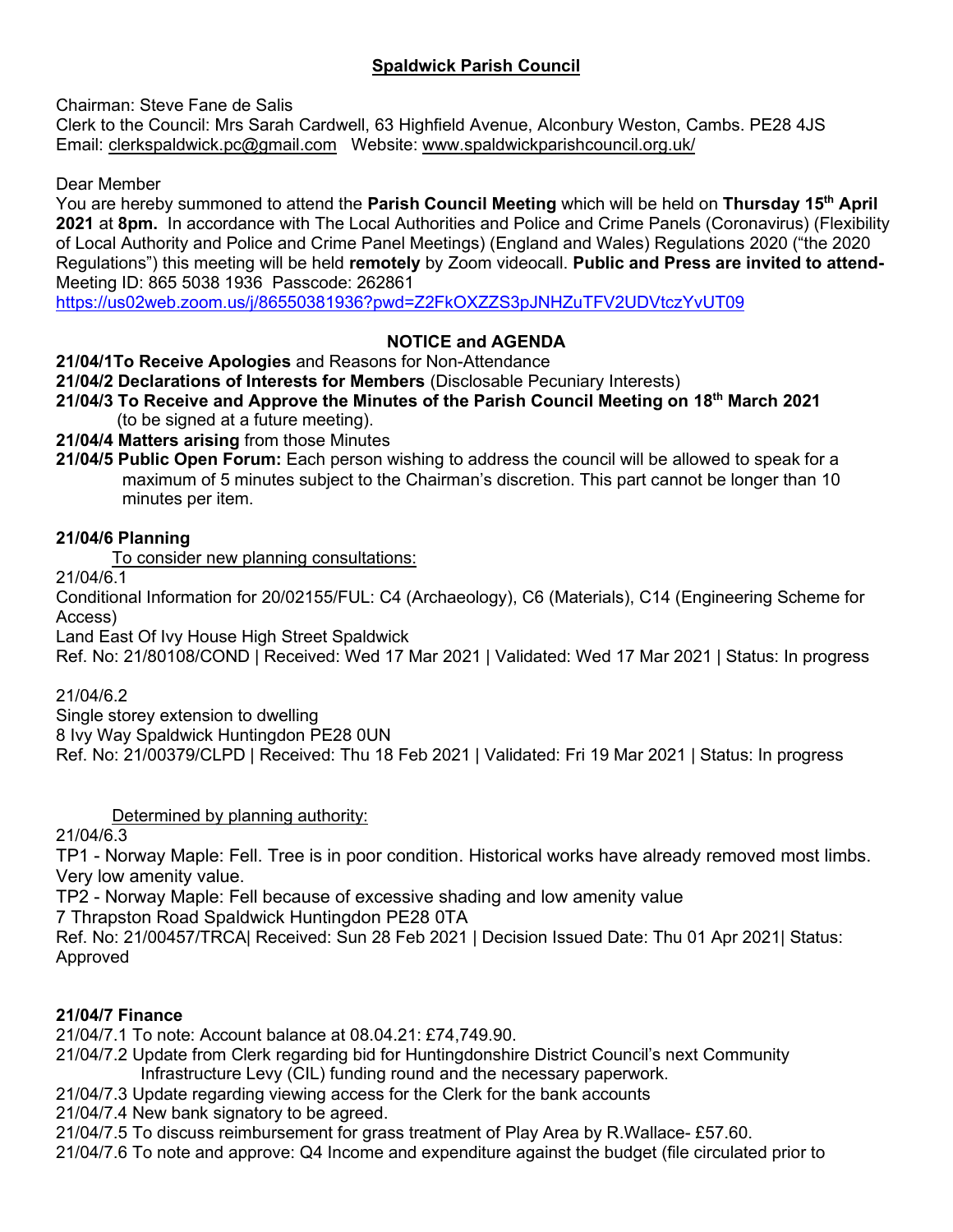meeting).

- 21/01/7.7 To note and approve: Q4 Community room receipts and payments document (file circulated prior to meeting).
- 21/01/7.8 To note and approve Q4 financial reconciliation (file circulated prior to meeting).

21/01/7.9 Internal audit update

### **Expenditure for approval 15 th April 2021:**

21/04/7.10 Clerk's wages (Mar-Apr): **£305.52** (S.Cardwell: £305.52, HMRC £0.00) 21/04/7.11 Grass-cutting- Payment to CGM: **£200 + VAT** 21/04/7.12 Total Energy invoices (Accounts 3006069330 & 3006069341).

### **21/04/8 Assets – Provision/Maintenance**

21/04/8.1 Monthly Ferriman Road Play Area's Inspection

21/04/8.2 To consider reducing the crown of the small trees at the Play Area.

21/04/8.3 Update regarding the village noticeboard which has been damaged.

21/04/8.4 Update in relation to concerns raised by The War Memorials Trust.

#### **21/04/9 Highways, footpaths, byways, gritting bin, trees, etc.**

- 21/04/9.1 Progress update regarding funding for signs to prevent motorcyclists using byways during winter months.
- 21/04/9.2 Update regarding additional Bus stop on Stow Rd.- deferred pending the trial of 'ordering' buses and current pandemic restrictions.
- 21/04/9.3 MVAS Flashing Speed Sign- update from Clerk regarding moveable post and NAL sockets order.
- 21/04/9.4 To note: M. Ager has provided an update that the Footpath 16 issue (Stile missing allowing unrestricted entry to A14 East bound carriageway)- has been passed to Highways England to investigate and resolve asap.
- 21/04/9.5 To discuss the ongoing issue of a missing stile (resulting in a blocked path or escaped horses) raised twice with the County Council footpaths coordinator to establish a way of moving forward.
- 21/04/9.6 Update regarding meeting arranged by MP Shailesh Vara and County Cllr I Gardener with Highways England regarding junction improvements to the A14 near Spaldwick.
- 21/04/9.7 Update regarding Speedwatch.
- 21/04/9.8 Local Highway Improvement (LHI) update.
- 21/04/9.9 To discuss the poor condition of the speed limit signs in Stow Road.

#### **21/04/10 Community Room**

- 21/04/10.1 To discuss reopening of the Community Room (website documents and calendar to be updated for hire. Latest Cambs ACRE template documents to be circulated by Clerk prior to meeting.)
- 21/04/10.2 PAT Testing update from Cllr Pope (deferred while closed).
- 21/04/10.3 Update from Cllr Pope regarding timers for radiators in the Community room (deferred while closed).
- 21/04/10.4 To note: Fire Extinguisher Service for Spaldwick Community Room- booked for 9am on 22<sup>nd</sup> June.
- 21/04/10.5 Following the resignation of our current cleaner for the Community Room, a replacement cleaner will be required from  $1<sup>st</sup>$  July.
- $21/04/10.6$  To note: Use of Community Room for Police and Crime Commissioners elections on  $6<sup>th</sup>$  May.
- **21/04/11** Further Discussion of Defibrillator- update including grant application and funding options.
- **21/04/12** Update regarding official domain email addresses for the Council.
- **21/04/13** Update regarding the potential for the mobile Post Office van which visits local villages to come to **Spaldwick**
- **21/04/14** To discuss the potential return to face-to-face meetings should the government not extend the current